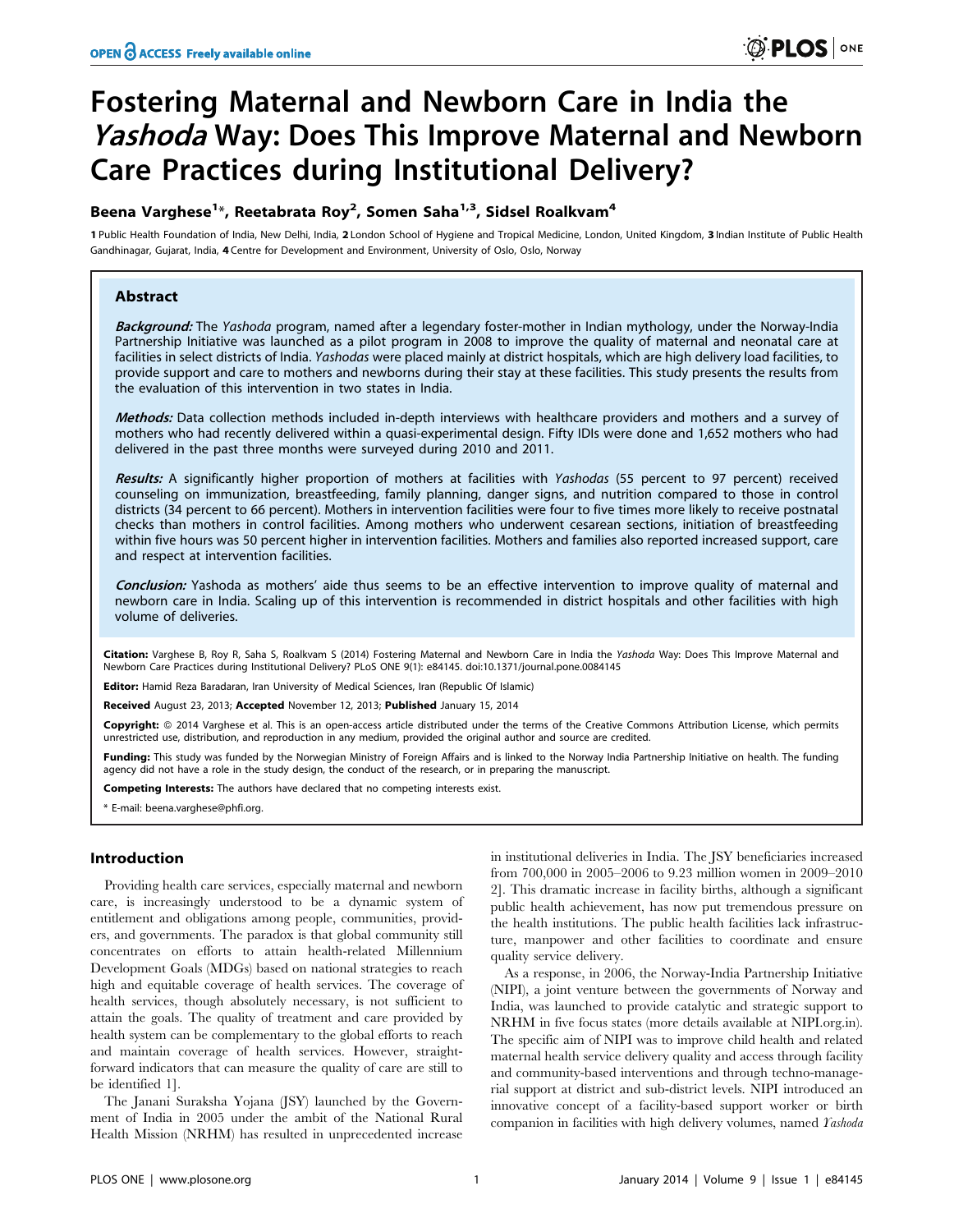A Yashoda's main role was to support the mother and the newborn child and assist the nurse in providing various nonclinical activities from the time the pregnant woman enters the facility till she leaves the hospital with the baby. The Yashoda thus is envisaged primarily as a mother's aide and birth companion. During this period, the Yashoda is to:

- Support the mother for immediate and exclusive breastfeeding;
- Orient the mother about basic newborn care and immunization;
- $\bullet$  Assist the nurse in various postnatal care activities for making the newborn and the mother comfortable.
- Counsel the mother on family planning options, newborn care, nutrition, feeding practices, and hygiene.

The rationale for the Yashoda intervention is found in concepts such as baby-friendly hospital and mother-friendly health care complemented with continuum of care approach 3]. The evidence about the usefulness of birth companions who provide support to women during childbirth, range from psycho-social support to assistance with information and procedures 4,5]. Birth companions were traditionally community women or family members who comforted and supported a woman emotionally as she went through the stressful experience of childbirth.

Research since the 1970s has shown that the presence of a birth companion is extremely beneficial in easing the trauma of childbirth for the mother and in helping her cope with her experience 6]. Birth companionship was found to be positively associated with reduced length of labor and improved maternalinfant interaction 7]. A Cochrane review of 16 trials involving female birth companions found that women who had continuous intra-partum support were likely to have: slightly shorter labor, spontaneous vaginal birth, and less likely to have intra-partum analgesia 8]. Birth companions' presence is also likely to lead to fewer newborn complications 9].

In India, the Government of Tamil Nadu initiated a ''birth companion'' scheme in 2004 in all public hospitals in the state, under which women getting admitted to facilities could nominate a female family member to be their birth companion. A study there showed that the presence of a birth companion in the labor room may have reduced the likelihood of abuse by providers of women in labor 10].

This study is aimed to understand the space of a birth companion, Yashoda, in the limits of the maternities in select districts of Rajasthan and Odisha. The objective of this study thus was to assess the effectiveness of the Yashoda intervention in improving maternal and newborn care in Rajasthan and Odisha, two states of India. In Rajasthan, the Yashodas were placed in the district hospital (DH) as well as in some community health centers (CHCs) with high delivery load (300 to 1000 deliveries in a month); however, in Odisha this intervention was restricted to DH only with a delivery load of 500 per month.

## Methods

This independent evaluation study was conducted from January 2010 to September 2011 and used a multidisciplinary approach within a quasi-experimental design (intervention and control districts) to assess and evaluate two NIPI interventions – the Yashoda program and the home-based newborn care support provided by ASHAs (Figure 1). The current paper focuses on the Yashoda intervention. The intervention districts where the Yashoda program was fully functional were Alwar in Rajasthan and Anugul in Odisha; control districts with no Yashodas were Sawai Madhopur in Rajasthan and Bargarh in Odisha (Figure 2). The control districts were matched with NIPI intervention districts using DLHS III and census 2011 data 11,12] based on socioeconomic and epidemiological indicators (population density, literacy rates, rates of antenatal care and institutional delivery) (Table 1). During the study period (2010 to 2011), other than the routine programs of the National Rural Health Mission (NRHM), no other interventions were being implemented in the study facilities.

Data collection methods included ethnographic studies, indepth interviews (IDIs), focus group discussions (FGDs), and community survey. Community survey remained the main source of evaluation data. Ethnographic studies were conducted in two communities within the same district in Rajasthan where two fieldworkers lived, observed, and participated in community life. The two communities, though similar in economic status and in access to health care services, differed clearly in utilization of health care services.

The IDIs and FGDs were conducted by pre-trained facilitators and were based on a semi-structured guide covering the various issues to identify missing or weak links (bottlenecks) in the functioning of NIPI interventions. Local languages were used in all interviews and groups discussions, later translated and transcribed. The taped discussions were translated into English and transcribed into Microsoft Word by the facilitator and note takers' teams. Thematic analysis was coded and done manually by three investigators. The themes were initially analyzed in the form of role-ordered matrices, based on qualitative frameworks suggested by Miles and Huberman 13]. Saturation was achieved on the main themes. Findings from interviews help guide the survey questionnaire.

The community survey was conducted between March to May 2011 in all study districts. For the community survey, the study participants were defined as 'mothers who delivered at district hospitals in the last three months preceding the survey.' To calculate the required sample size for the community survey, the proportion of mothers who initiated breastfeeding within one hour of delivery (IBF1) was assumed to be 60 percent. To demonstrate at least a 25 percent difference between the intervention and control groups (with 80 percent power and  $\alpha = 0.05$ ), the minimum sample was estimated to be 216 mothers per arm. A design effect of two was assumed, increasing the sample size to 432 per arm.

The survey conducted in two states included a total sample of 1,728 mothers across the intervention and control districts. A detailed questionnaire was developed for the community survey, divided into thematic sections. Mothers were specifically asked regarding receipt of practices or services that were specific to Yashoda's tasks (listed below).

Based on the job profile of the Yashodas, the primary indicators for the program included:

- 1. Counseling of mothers on exclusive breast feeding, family planning, nutrition, danger signs, cleanliness;
- 2. Facilitation of immediate postpartum care for mother and new born;
- 3. Initiation of breastfeeding within one to five hours after delivery;
- 4. Weighing of the baby.
- 5. Immunization with birth dose of Polio and BCG.

Explanatory variables included indicators of demographic and socio-economic status and maternal and child outcomes. Details of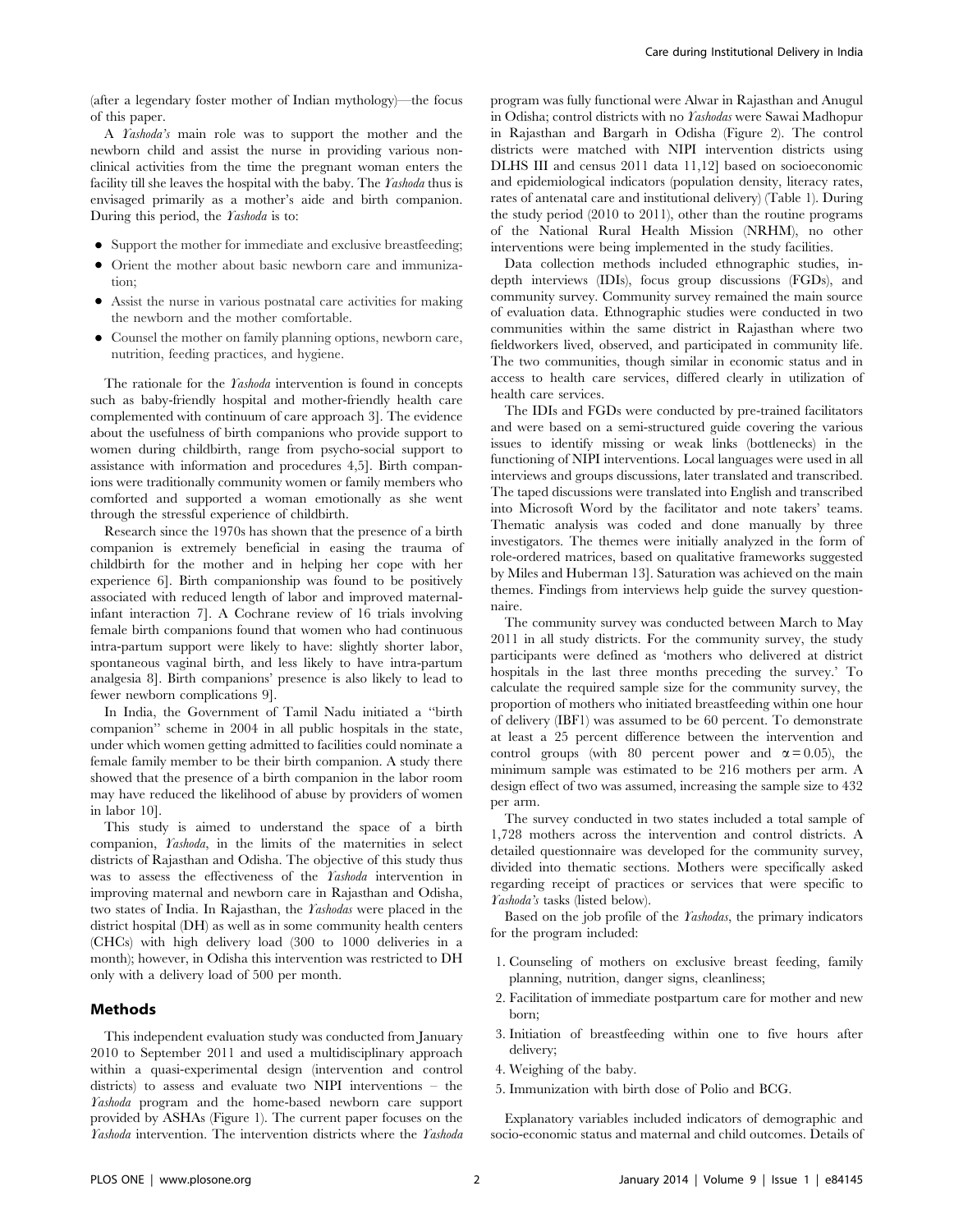

Figure 1. Study Framework: Quasi-experimental evaluation of the Yashoda program. doi:10.1371/journal.pone.0084145.g001

pregnancy history and birth experience were also collected, including antenatal, intranatal and postnatal care, quality of care (cleanliness, availability of toilet and drinking water), trust and emotional support, cost of care and awareness and receipt of JSY scheme.

The survey data was analyzed using SPSS version 18. Descriptive analyses and bivariate analyses were followed by binary logistic regression analyses to estimate the effect (through adjusted odds ratios) of Yashodas on maternal and newborn indicators. The equation used was:

$$
Logit Y = \beta_0 + \beta_1 Yashoda + \beta_2 X
$$

Where  $\gamma$  is the outcome of interest, Yashoda takes value 1 if respondent was from intervention area and exposed to an Yashoda,



Figure 2. Map of India with study districts in Rajasthan and Odisha. doi:10.1371/journal.pone.0084145.g002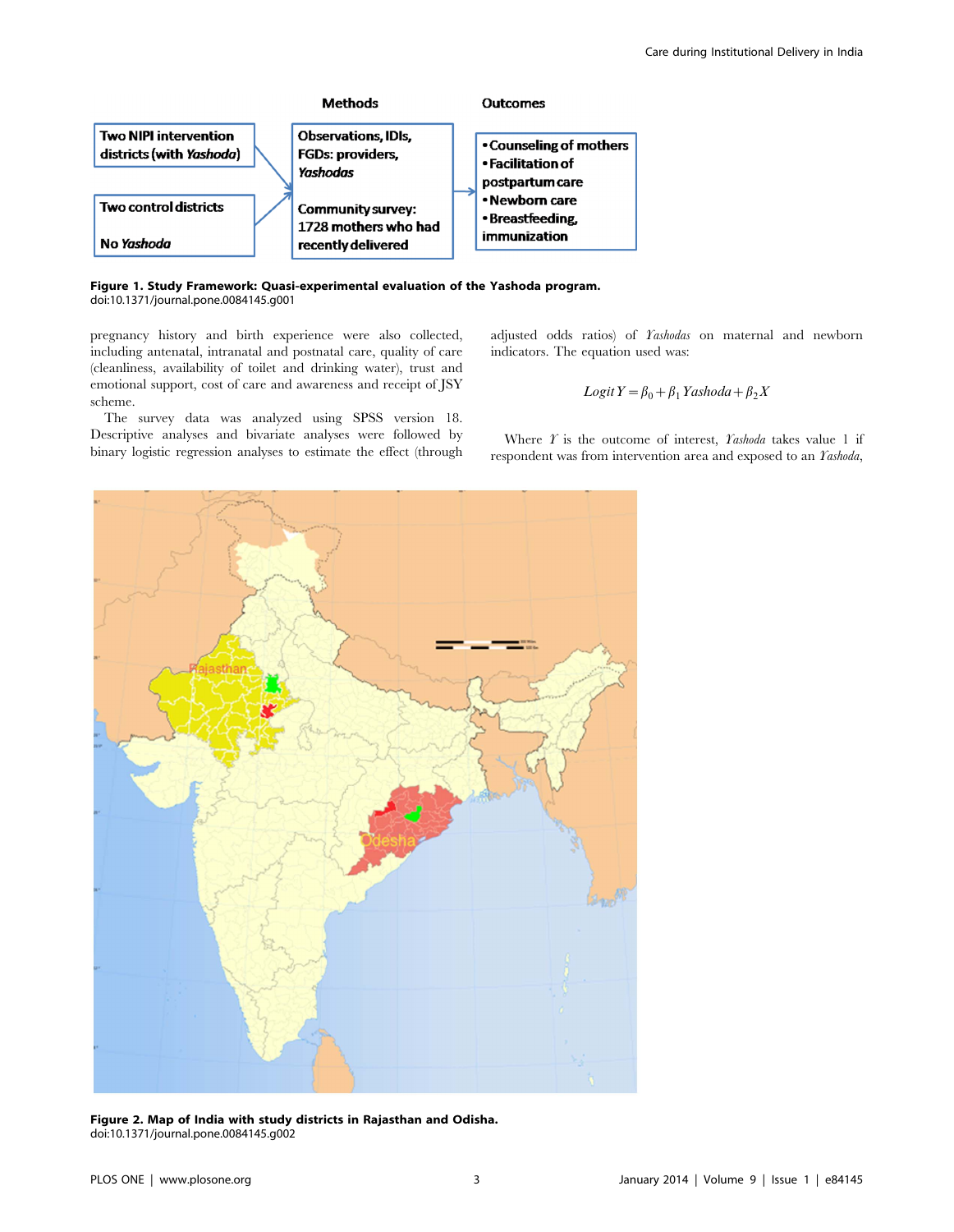Table 1. Comparison of Intervention and Control districts.

| <b>Indicators</b>                                                                                               | Rajasthan                   |                                           | Odisha                          |                      |                 |  |
|-----------------------------------------------------------------------------------------------------------------|-----------------------------|-------------------------------------------|---------------------------------|----------------------|-----------------|--|
|                                                                                                                 | <b>Intervention (Alwar)</b> | <b>Control (Sawai</b><br><b>Madhopur)</b> | <b>Intervention</b><br>(Anugul) | Control<br>(Bargarh) | Source          |  |
| <b>Population Characteristics</b>                                                                               |                             |                                           |                                 |                      |                 |  |
| Population                                                                                                      | 2,990                       | 1.117                                     | 1140.0                          | 1346.0               | Census 2001     |  |
| <b>Sex Ratio</b>                                                                                                | 887                         | 889                                       | 941                             | 976                  | Census 2001     |  |
| Percent Rural population                                                                                        | 85.5                        | 81.0                                      | 86.1                            | 92.3                 | Census 2001     |  |
| Female Literacy Rate (7 years and above)                                                                        | 44.0                        | 35.4                                      | 55.4                            | 50.3                 | Census 2001     |  |
| Current Use: Any Method (percent)                                                                               | 61.2                        | 53.1                                      | 51.7                            | 44.6                 | <b>DLHS III</b> |  |
| Maternal Health:                                                                                                |                             |                                           |                                 |                      |                 |  |
| Mothers registered in the first trimester when they<br>were pregnant with last live birth/still birth (percent) | 21.7                        | 26.7                                      | 57.3                            | 59.0                 | <b>DLHS III</b> |  |
| Mothers who had at least 3 Ante-Natal care visits                                                               | 14.4                        | 18.1                                      | 60.4                            | 64.3                 | <b>DLHS III</b> |  |
| Institutional births (percent)                                                                                  | 45.9                        | 48.6                                      | 40.7                            | 43.6                 | <b>DLHS III</b> |  |
| Delivery at home assisted by skilled personnel<br>(percent)                                                     | 10.6                        | 8.5                                       | 11.5                            | 14.2                 | <b>DLHS III</b> |  |
| Mothers who received post natal care within 48<br>hours of delivery of their last child (percent)               | 28.3                        | 28.8                                      | 97.9                            | 92.2                 | <b>DLHS III</b> |  |
| <b>Child Immunization</b>                                                                                       |                             |                                           |                                 |                      |                 |  |
| Children (12-23 months) fully immunized                                                                         | 25.1                        | 26.4                                      | 62.0                            | 70.4                 | <b>DLHS III</b> |  |

doi:10.1371/journal.pone.0084145.t001

X is a vector for control variables (age, education, income and type of deliveries, and number of ANC visits) while,  $(\beta_1 \text{ and } \beta_2)$  are maximum likelihood estimates of the logistic regression coefficients. Adjusted odds ratios were reported as increased or decreased likelihood of occurrence of an event. Eighteen specifications have been used for each state: Six counseling variables (exclusive breast feeding, family planning, immunization, nutrition, identification of danger signs, hygiene); Six postpartum care variables (blood pressure check, temperature check, perineum check, episiotomy check, check for injection, and saline check); and Six newborn care practice variables (mothers who took measures to keep newborn warm, were provided with food and water at PNC ward, initiated breastfeeding within one hour, initiated breastfeeding within 1–5 hours, did not gave supplementary feed to newborn, and received first immunization doses).Thus, for example, for the indicator, exclusive breast feeding (dependent variable): probability or odds of exclusive breast feeding for mothers exposed to Yashodas compared to those without Yashoda exposure is calculated adjusted for age, education, income, type of delivery, and number of ANC visits.

#### Ethics Statement

For in-depth interviews (IDI), most health care providers gave written consent; mothers in the community gave verbal informed consent after the purpose and proceedings of the study were explained to them, for some participants who did not want their conversations recorded, researchers took notes. Written consent was obtained for almost all IDIs with providers. Some doctors were not comfortable with providing written consent so we took verbal consent and clearly told them (as well as all others) that they are free to stop the interview or not answer any question if they did not wish to. It was clarified that in the final report or in publications, no name will be identified.

For mothers, an information sheet about the study was read, and told that they are free to answer all or part of the questionnaire and at any time they felt uncomfortable, they can stop the interview. Since most mothers were illiterate or had minimal education it was deemed not useful to collect written consent. ASHAs and Aganwadi workers (community level workers) were informed regarding the survey and they were asked to inform mothers about the same and were provided with a study information sheet.

For IDIs with providers, signed written consent forms were collected, for the two doctors who did not provide written consent; the interviewer noted the same in the recording. For survey of mothers, each data collector noted in the information sheet that verbal consent was taken.

The Institutional Ethics Committee at the Public Health Foundation of India was provided with a copy of information sheet and informed consent forms. The ethics application form clearly stated that for the survey of mothers in the community, verbal consent would be obtained after informing them about the study and their ability to stop the process at any time. The committee approved the research protocol, including the consent process.

## Results

## Characteristics of the Sample

The community survey provided valid responses from 1,652 women (out of the 1,750 mothers interviewed), 810 in intervention and 842 in control districts, with a response rate of 94 percent (Table 2). The median age of respondents ranged from 22 to 24 years, education levels were similar across intervention and control groups within a state, however quite different between Rajasthan and Odisha. Within Rajasthan, Alwar with its more urban population reported slightly higher levels of educated women than the control area (25% of women in Alwar reported having more than eighth grade education compared to 14% in Sawai Madhopur. A larger proportion of mothers in Rajasthan reported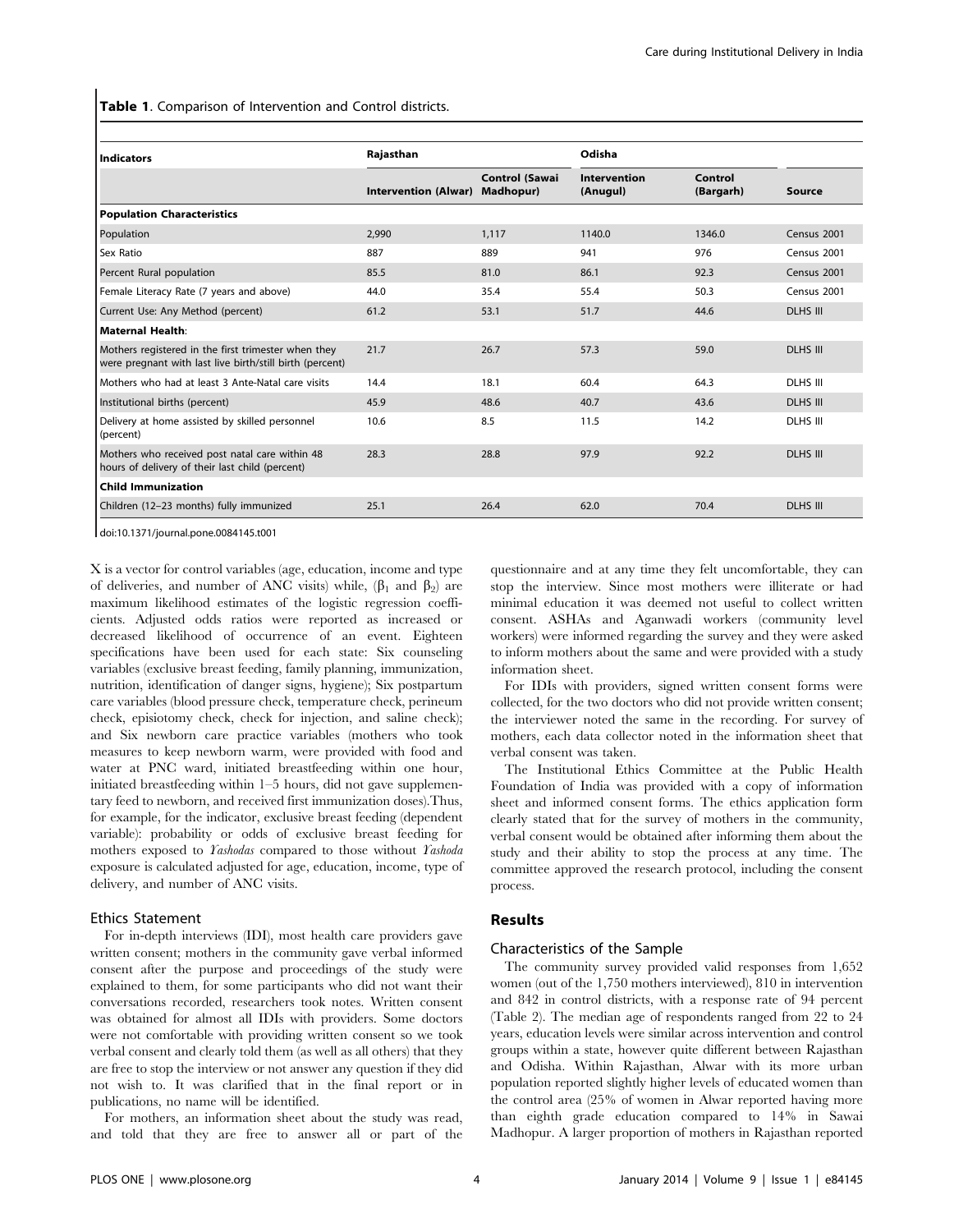living in pucca houses than those in Odisha. Women in intervention district, Alwar (Alwar is more urban than Sawai Madhopur) reported higher levels of education than in control district of Sawai Madhopur. Nurses conducted 70 to 84 percent of the deliveries, with no significant differences between intervention and control groups. Family members influenced place of delivery for most, and the biggest reason for choosing a place of delivery was the perception of 'good facility' as reported by 66 percent respondents; cost was the second important factor. More mothers in Odisha than in Rajasthan (83 percent to 86 percent vs. 57 percent to 69 percent) received more than three ANC visits (Table 2).

## Yashoda Characteristics

As envisaged by NIPI, Yashodas provided care and support to mothers and newborns in select district hospitals in Rajasthan and Odisha. They were provided a pink apron or sari to ensure a separate identity at the facilities. One Yashoda attended five to six mothers and their newborns during an eight-hour shift. The median age of a Yashoda was 33 years in Odisha and 35 years in Rajasthan. The adopted remuneration model was different in the two states. In Rajasthan, payment to Yashodas was based on the number of deliveries in the hospital (an incentive of 100 Indian Rupees (\$2) per conducted institutional delivery) with a reported median of Rs. 4,000 (\$80) per month. In Odisha, a fixed amount of Rs. 3,000 (\$60) per month was paid to them. Most of the Yashodas, however, preferred a combined model for remuneration—a fixed amount plus incentives linked to performance rather than to number of deliveries.

Most (75 percent) of Yashodas received two to three days training on counseling and on the nature of her supportive role at the facility for mother and newborn. The Yashodas found the training sessions helpful in defining their role clarity and dispensing their duties. Most of the Yashodas recommended continued refresher training to upgrade their skills.

''Through this training we got knowledge about family planning, immunization, breast feeding, diet of the mother, how to receive a mother and child after delivery, how to maintain hygiene within the hospital, what are the problems that a mother faces after delivery etc." (IDI, Yashoda, Alwar and Anugul).

In both the states, the supervisors (generally a retired auxiliary nurse midwife or nurse) were appointed either along with or before the Yashodas were appointed and provided support to them. This was very much appreciated by the Yashodas.

Table 2. Key indicators of socio-economic and reproductive health characteristics of respondents.

|                                       | Rajasthan                 |                               | Odisha                     |                        |  |
|---------------------------------------|---------------------------|-------------------------------|----------------------------|------------------------|--|
| <b>Characteristics</b>                | <b>Intervention Alwar</b> | <b>Control Sawai Madhopur</b> | <b>Intervention Anugul</b> | <b>Control Bargarh</b> |  |
| Number of respondents                 | 451                       | 489                           | 359                        | 353                    |  |
| Median age (years)                    | 22                        | 24                            | 23                         | 24                     |  |
| Median monthly household income (INR) | 7000                      | 6500                          | 4500                       | 4000                   |  |
| Level of education (percent):         |                           |                               |                            |                        |  |
| No formal education                   | 29                        | 33                            | 12                         | 16                     |  |
| 1st-8th grade                         | 47                        | 54                            | 47                         | 44                     |  |
| 9th - 12th grade                      | 17                        | 11                            | 38                         | 33                     |  |
| Higher than 12th grade                | 8                         | $\overline{3}$                | $\overline{3}$             | $\overline{7}$         |  |
| Type of House                         |                           |                               |                            |                        |  |
| Pucca                                 | 80                        | 63                            | 46                         | 35                     |  |
| Semi-pucca                            | 15                        | 25                            | 19                         | 18                     |  |
| Kuccha                                | 5                         | 12                            | 35                         | 48                     |  |
| Birth order                           |                           |                               |                            |                        |  |
| 1 <sup>st</sup>                       | 32                        | 24                            | 45                         | 41                     |  |
| $2^{nd}$                              | 29                        | 26                            | 33                         | 30                     |  |
| 3 <sup>rd</sup>                       | 18                        | 20                            | 13                         | 18                     |  |
| 4th and above                         | 21                        | 30                            | 10                         | 11                     |  |
| Assistance during delivery            |                           |                               |                            |                        |  |
| <b>Doctors</b>                        | 23                        | 31                            | 57                         | 65                     |  |
| <b>Nurses</b>                         | 70                        | 79                            | 84                         | 81                     |  |
| ASHA/Dais                             | 15                        | 10                            | 15                         | $\overline{4}$         |  |
| Three or more ANC visits              | 69                        | 57                            | 83                         | 86                     |  |
| Place of ANC                          |                           |                               |                            |                        |  |
| DH/SDH/CHC                            | 38                        | 29                            | 41                         | 66                     |  |
| SC/AWC                                | 41                        | 50                            | 20                         | 22                     |  |
| Private facility                      | 10                        | 24                            | 65                         | 37                     |  |
| Home                                  | 20                        | 12                            | $\mathbf{1}$               | $\mathbf{1}$           |  |

doi:10.1371/journal.pone.0084145.t002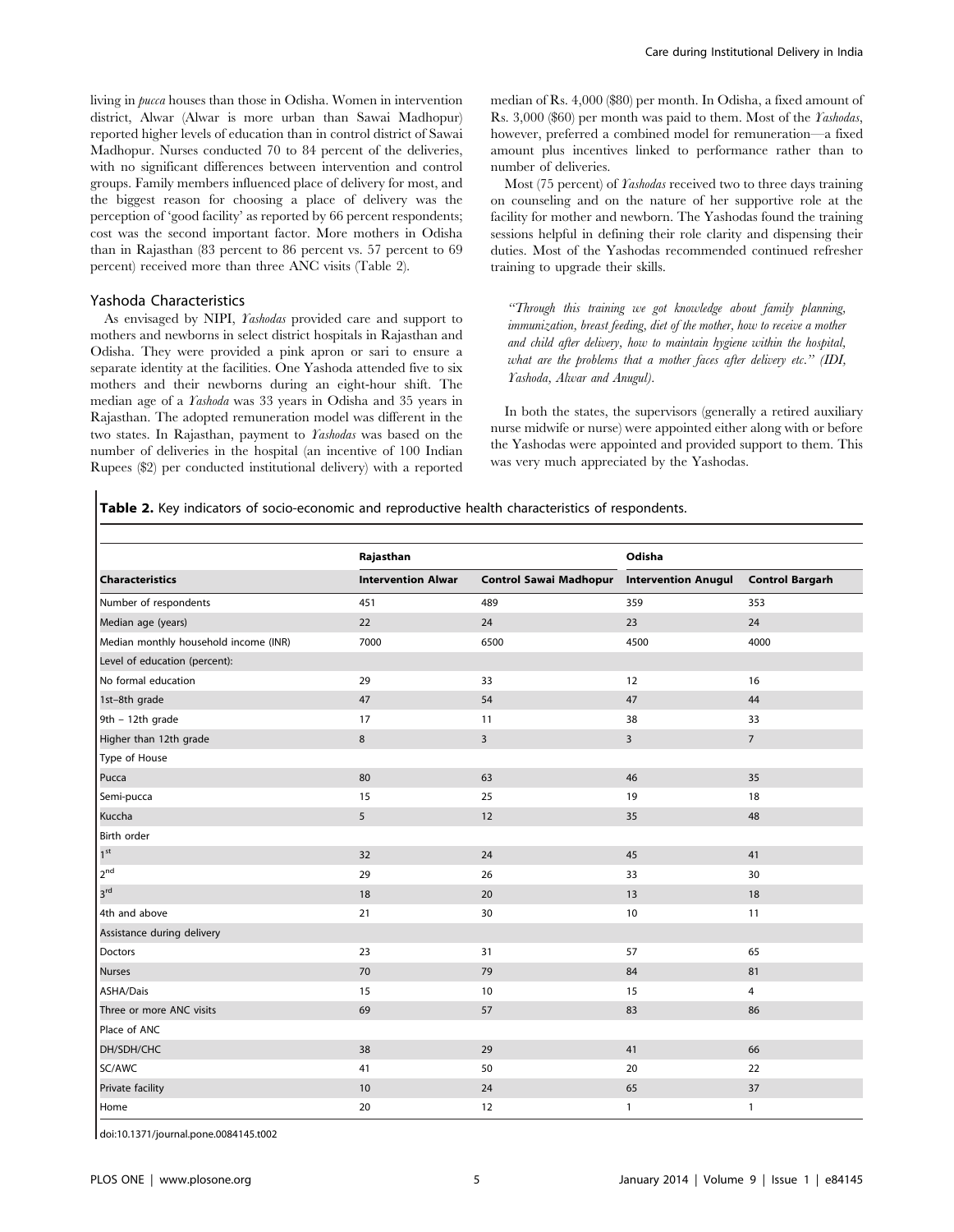''She supervises our work personally. She interacts with mothers and asks them what information they have received from the Yashoda. She suggests us in which way we can do our work better." (IDI, Yashoda, Alwar)

#### Counseling and Support in Facility

Yashodas spend most of their time, almost forty percent, in the labor room and in the postnatal ward. Although, one of their responsibilities was to be available as a mother comes to the facility for registrations, almost no interactions with mothers were reported during the registration process. Eighty one percent of mothers in Alwar and 93 percent in Anugul reported interacting with Yashodas only in the PNC ward. In the PNC ward, Yashodas reported spending most of their time on counseling mothers on breastfeeding, nutrition, family planning, hygiene, identification of danger signs, and on immunization. This was corroborated by mothers too–mothers in the intervention areas were two to nine times more likely to receive counseling on these topics than those in control areas (Tables 3 and 4). The proportion of mothers who reported receiving counseling messages, however, varied across the topics. For example, exclusive breast-feeding was the most discussed among the six topics, with 95 percent of the respondents in Alwar reporting having received information on it (9.07 [95 percent CI 5.71–14.41]); however, only 55 percent of mothers reported receiving any information on danger signs at the facility. This variation was much smaller in Anugul, the intervention district of Odisha, where the proportions of counseling by topic ranged from 83 percent to 97 percent (Tables 3 and 4).

Yashodas facilitated some of the essential postnatal care such as checking the temperature, blood pressure and perineum for mothers at the facilities: 48 percent of the mothers in Alwar DH reported checking of blood pressure compared to 14 percent in Sawai Madhopur (29 percent in Anugul, 20 percent in Bargarh). Similarly, mothers at the Alwar DH were 5.95 times (95percent CI 3.54 to 10) more likely to have their temperature checked than those in Sawai Madhopur without any Yashodas; mothers in Anugul were 2.49 times (95 percent CI 1.64 to 3.78) more likely to have their episiotomy stitches checked compared to mothers in Bargarh (Figure 3).

#### Neonatal Care Practices

Some of the neonatal care practice indicators (keeping the newborn baby warm, providing food and water at the PNC ward, initiating breast feeding within one hour and immunization) did not always show significant differences between the intervention and control districts, especially in Rajasthan (Tables 3 and 4). In Odisha, some significant differences were observed in between NIPI intervention and non-NIPI areas, for example, neonates in Anugul were 5.26 times (95 percent CI 3.08to 8.99) more likely to receive birth dose BCG and OPV compared to those in the control district (Table 4).

The impact of Yashodas were most apparent for mothers with C-section delivery; 76 percent of respondents who had C-section delivery in the intervention districts reported that they initiated

Table 3. Impact of Yashoda on counseling, postpartum checkup and newborn care, Rajasthan.

|                                                           | <b>District Hospital</b> |                       | Adjusted Odds Ratio#(95 percent<br>CI) |  |
|-----------------------------------------------------------|--------------------------|-----------------------|----------------------------------------|--|
|                                                           | Intervention $(n = 207)$ | Control ( $n = 204$ ) |                                        |  |
| <b>COUNSELING</b>                                         |                          |                       |                                        |  |
| <b>Exclusive breast feeding</b>                           | $95***$                  | 34                    | $9.07(5.71 - 14.41)$                   |  |
| Family planning                                           | $68*$                    | 56                    | $2.48(1.78 - 3.46)$                    |  |
| Immunization                                              | $92**$                   | 48                    | $5.48(3.63 - 8.26)$                    |  |
| Nutrition                                                 | $81**$                   | 66                    | $1.97(1.38 - 2.82)$                    |  |
| Identification of danger signs                            | $55***$                  | 46                    | $2.83$ $(2.02 - 3.97)$                 |  |
| Cleanliness/hygiene                                       | $76***$                  | 36                    | $3.19(2.27 - 4.47)$                    |  |
| <b>POST NATAL CARE</b>                                    |                          |                       |                                        |  |
| Blood pressure check                                      | 48 **                    | 14                    | 4.13 (2.79-6.13)                       |  |
| Temperature check                                         | $31**$                   | 6                     | 5.95 (3.54-10.00)                      |  |
| Perineum check                                            | $33***$                  | 15                    | 1.99 (1.32-2.99)                       |  |
| Episiotomy check                                          | $34*$                    | 19                    | $1.62$ $(1.07 - 2.44)$                 |  |
| Check for injection                                       | 42                       | 33                    | $1.29(0.96 - 1.72)$                    |  |
| Saline check                                              | $23$ **                  | 9                     | $2.74(1.71 - 4.37)$                    |  |
| <b>NEWBORN CARE</b>                                       |                          |                       |                                        |  |
| Mothers who took measures to keep the newborn warm        | 91                       | 99                    | $0.48$ $(0.27 - 0.86)$                 |  |
| Mothers who were provided food and water at the PNC ward  | 81                       | 97                    | $0.31(0.18 - 0.56)$                    |  |
| Initiation of breast feeding within 1 hour                | 41                       | 39                    | $1.08(0.78 - 1.49)$                    |  |
| Initiation of breast feeding from 1-5 hours               | 49                       | 44                    | $1.13(0.82 - 1.56)$                    |  |
| Mothers who did not gave supplementary feed to newborn    | $28*$                    | 17                    | $1.67(1.13 - 2.47)$                    |  |
| Newborns who received first immunization - BCG and OPV(0) | 98                       | 93                    | $1.32(0.78 - 2.23)$                    |  |

 $#$  Adjusted for age, education, income, type of delivery, and number of ANC visits.

 $\bar{p} = 5.05$ , \*\*p =  $5.001$ .

doi:10.1371/journal.pone.0084145.t003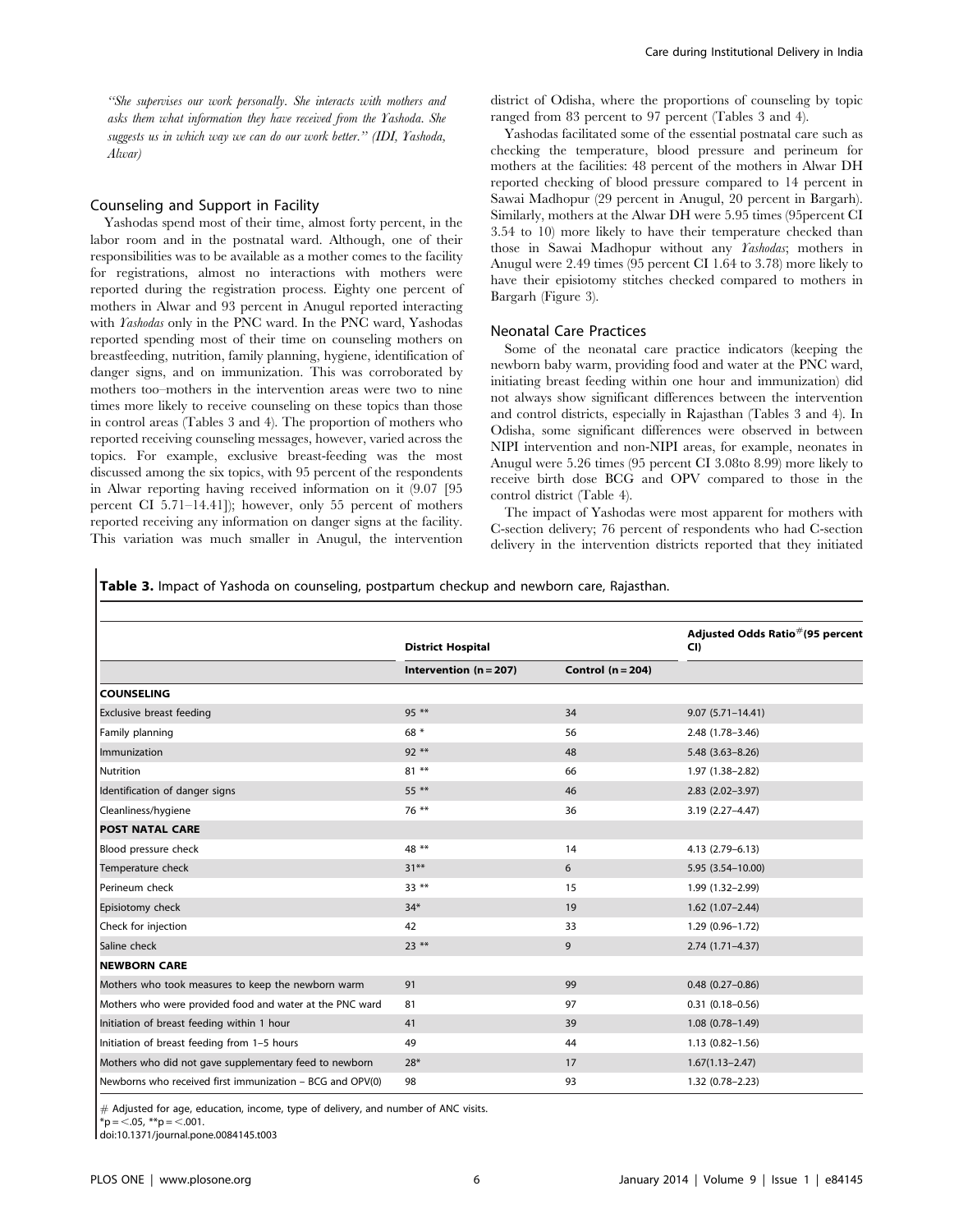Table 4. Impact of Yashoda on counseling, postpartum checkup and newborn care, Odisha.

|                                                                   | Intervention $(n = 253)$ | Control $(n = 251)$ | Adjusted Odds Ratio#(95 percent<br>CI) |
|-------------------------------------------------------------------|--------------------------|---------------------|----------------------------------------|
| <b>COUNSELING</b>                                                 |                          |                     |                                        |
| <b>Exclusive breast feeding</b>                                   | 97                       | 94                  | 1.89 (0.77-4.66)                       |
| Family planning                                                   | $84$ **                  | 66                  | 3.12 (2.06-4.73)                       |
| Immunization                                                      | $96*$                    | 91                  | $2.34(1.11 - 4.94)$                    |
| Nutrition                                                         | 83                       | 78                  | $1.29(0.84 - 1.97)$                    |
| Identification of danger signs                                    | $85***$                  | 49                  | 4.74 (3.14-7.17)                       |
| Cleanliness/hygiene                                               | $95***$                  | 78                  | 3.91 (2.09-7.31)                       |
| <b>POST NATAL CARE</b>                                            |                          |                     |                                        |
| Blood pressure check                                              | $29 *$                   | 20                  | $1.50(1.03 - 2.19)$                    |
| Temperature check                                                 | $23 *$                   | 15                  | 1.39 (0.93-2.08)                       |
| Episiotomy stitches                                               | $29***$                  | 12                  | 2.49 (1.64-3.78)                       |
| Perineum check                                                    | 27                       | 20                  | $1.33(0.91 - 1.95)$                    |
| Injection                                                         | 45                       | 45                  | $1.28(0.92 - 1.78)$                    |
| Saline                                                            | $38 *$                   | 27                  | $1.50(1.05 - 2.12)$                    |
| <b>NEWBORN CARE</b>                                               |                          |                     |                                        |
| Mothers who took measures to keep the newborn warm 97             |                          | 94                  | $1.65(0.70-3.90)$                      |
| Mothers who were provided food and water at the PNC 95 **<br>ward |                          | 81                  | 5.70 (2.99-10.82)                      |
| Initiation of breast feeding within 1 hour                        | 78                       | 73                  | $1.09(0.73 - 1.63)$                    |
| Initiation of breast feeding from 1-5 hours                       | 17                       | 14                  | $1.60(1.00-2.56)$                      |
| Mothers who did not give supplementary feed to<br>I newborn       | 26                       | 21                  | 1.31 (0.92-1.87)                       |
| Newborns who received first immunization - BCG and<br>OPV(0)      | $93***$                  | 73                  | 5.26 (3.08-8.99)                       |

 $\#$  Adjusted for age, education, income, type of delivery, and number of ANC visits.

 $^{\ast}$ p =  $<$ .05,  $^{\ast\ast}$ p =  $<$ .001.

doi:10.1371/journal.pone.0084145.t004



Figure 3. Yashoda Effect on postnatal care: Odds ratios with 95 percent Cl, Rajasthan. doi:10.1371/journal.pone.0084145.g003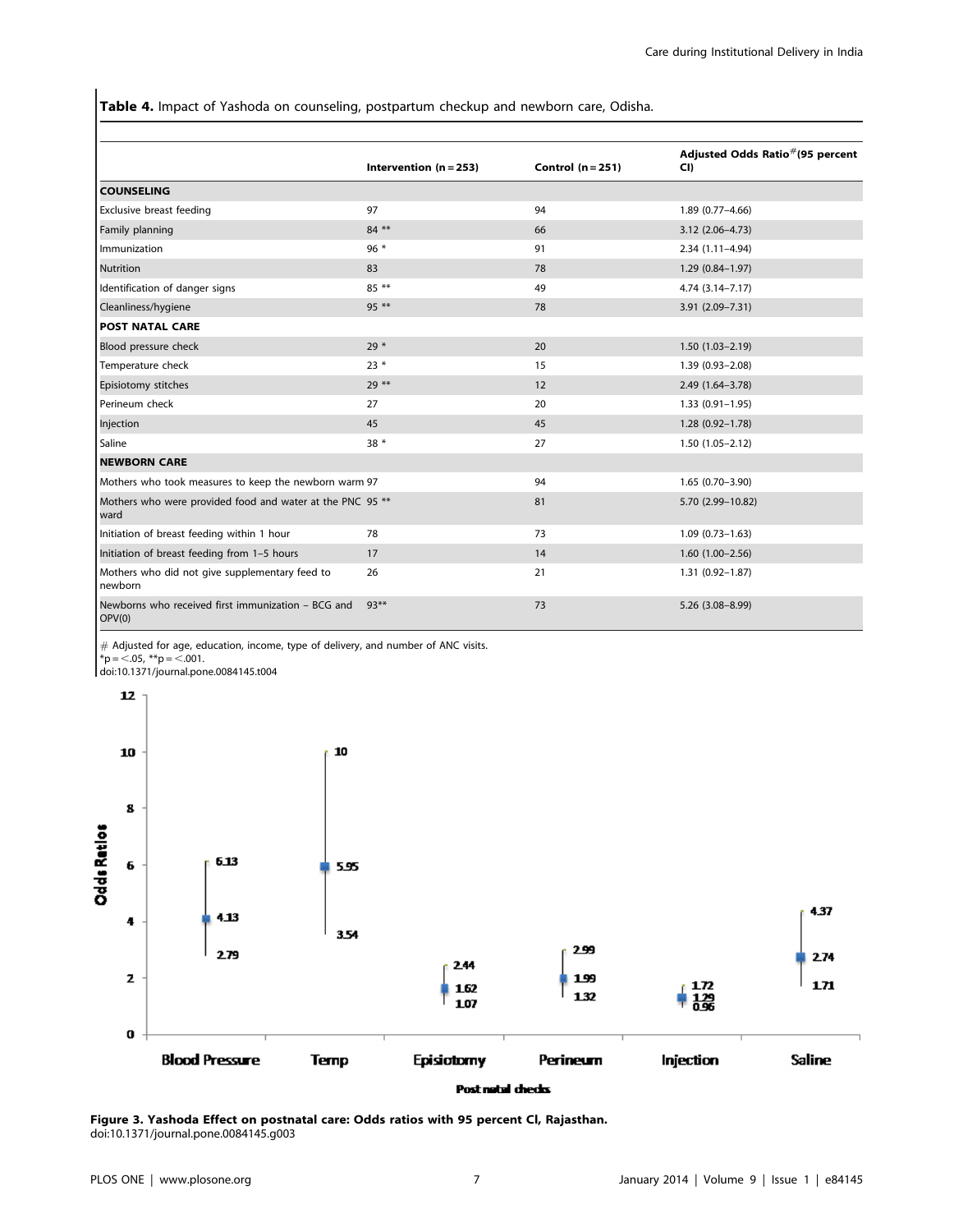Table 5. Key postnatal indicators for mothers who had a Cesarean-section delivery.

|                                                    | Intervention $(n = 46)$ | Control $(n = 46)$ |
|----------------------------------------------------|-------------------------|--------------------|
| Initiated breast feeding within 5 hours            | $76***$                 | 44                 |
| Mothers whose C-section scar was checked           | $96*$                   |                    |
| Mothers whose dressing was changed (for C-Section) | $94*$                   |                    |

 $***p** = <.05$ ,  $****p** = <.001$ .

doi:10.1371/journal.pone.0084145.t005

breast feeding within five hours compared to 44 percent  $(P<0.001)$ in the control district (Table 5).

This was mainly attributed to the support provided by Yashodas to position the baby in a less-painful manner and aiding early breastfeeding.

''Yashoda told her the right way of breast feeding and about the family planning methods also. Yashoda continuously monitors for problems and checks if mother has any discomfort'' (IDI, Caregiver, Anugul).

Similarly, more than 95 percent of the respondents who had Csection delivery reported that their C-section scar was checked and that their dressings were changed compared to 83 percent and 72 percent in the control districts for the same indicators.

Women reported improved or better overall experience at facilities with yashodas compared to those without Yashodas. Mothers and families felt that the presence of Yashodas was beneficial to them in several ways. Mothers reported being more comfortable within the hospital environment, in the presence of Yashodas. It was pointed out that "....even people from high socioeconomic status don't want to stay in (an exclusive) cabin because there are no Yashoda services in the cabin.''

Yashodas were eager and quick to help mother's breastfeed the newborn babies. They emphasized the importance of exclusively breastfeeding the baby to everyone including mothers-in-law and relatives. Existing nursing staff at the facilities also appreciated this new cadre of support workers.

''..After the coming of Yashodas at the hospital, we have got much help from them, because, now we do not need to worry about mothers as Yashodas take care of the mothers…'' (IDI, Staff nurse, Alwar DH).

Sometimes Yashodas also acted as change agents.

#### Discussion

This study found that Yashodas provided support and care to mothers and newborn babies; mothers and families felt that the presence of Yashodas increased the comfort level at facilities. A significantly higher proportion of mothers who delivered at facilities where Yashodas were present reported having received counseling on a variety of maternal and newborn care issues when compared to respondents who delivered at facilities where Yashodas were not present. More importantly, for mothers who had a cesarean section, presence of Yashodas significantly improved their ability to initiate breastfeeding within five hours of delivery.

Yashodas also enabled a significantly higher proportion of mothers to receive postnatal checks at the facility. However, this proportion that received basic postnatal checks at the intervention facilities is still quite low (ranging from 20 percent to 40 percent). This reflects the poor quality of PNC care currently available at these facilities. Improving postnatal care for mothers and newborn babies in all facilities would have a significant impact on maternal and neonatal mortality and morbidity. Although, the presence of Yashodas has improved the level of care, there is an immense scope for improvement in immediate postnatal care inside maternities, which should be universally received by mothers at all facilities.

Some of the neonatal care practice indicators (keeping the newborn warm, provision of food and water at the PNC ward, initiation of breast feeding within one hour and immunization) did not always show significant differences between the intervention and control districts and were reported by almost 80percent of mothers. This perhaps depicts the impact of efforts under NRHM to improve these neonatal care indicators across all facilities in India. NRHM programs have focused extensively on newborn care practices, mainly on initiation of breastfeeding and keeping the newborn warm.

It is important to note that the level of respondents' exposure to health personnel including the *Yashoda* is dependent on the length of stay at the facility. The community survey showed that 82 percent of mothers who had a normal delivery in Alwar and 24 percent of those in Anugul, stayed at the health facility for at least 48 hours after delivery. The length of stay at the facility therefore impacts the level of Yashoda exposure and the associated benefits. The length of stay however, is influenced by a variety of factors ranging from type of delivery, health system issues and influence of family members.

In both intervention and control districts 70 percent of mothers expressed confidence in the health facility by opining that they would go back to institutional delivery for their next pregnancy. The positive experience at the facility was an important reason for mothers in Rajasthan, especially in intervention area (73percent in Alwar versus 32 percent in Sawai Madhopur); whereas in Odisha, the incentive received through JSY was an important reason for women to return to facilities for their next delivery.

The strength of this study is its multi-method approaches with ethnography, qualitative (IDIs, FGDs) and quantitative (survey) methods. This study also has a few limitations: one of the main limitations was lack of baseline information on the selected indicators; however, this was partially addressed through the selection of control districts that most matched the intervention district. Another issue was the limited analysis on mothers who had cesarean section due to the small sample size. Contrary to our expectation, the number of mothers with C-sections was not very high at district hospitals. The study was designed to measure impact of Yashodas on maternal and neonatal care practices. Thus, the interpretation of the findings from this study thus should be limited to the impact on these indicators and not on neonatal mortality outcomes. A study modeling the potential impact of Yashodas on neonatal mortality is described elsewhere 14].

Yashodas thus appear to be an important cadre of workers who provide significant support to mothers and newborns in institutions—through improved counseling and facilitation of important